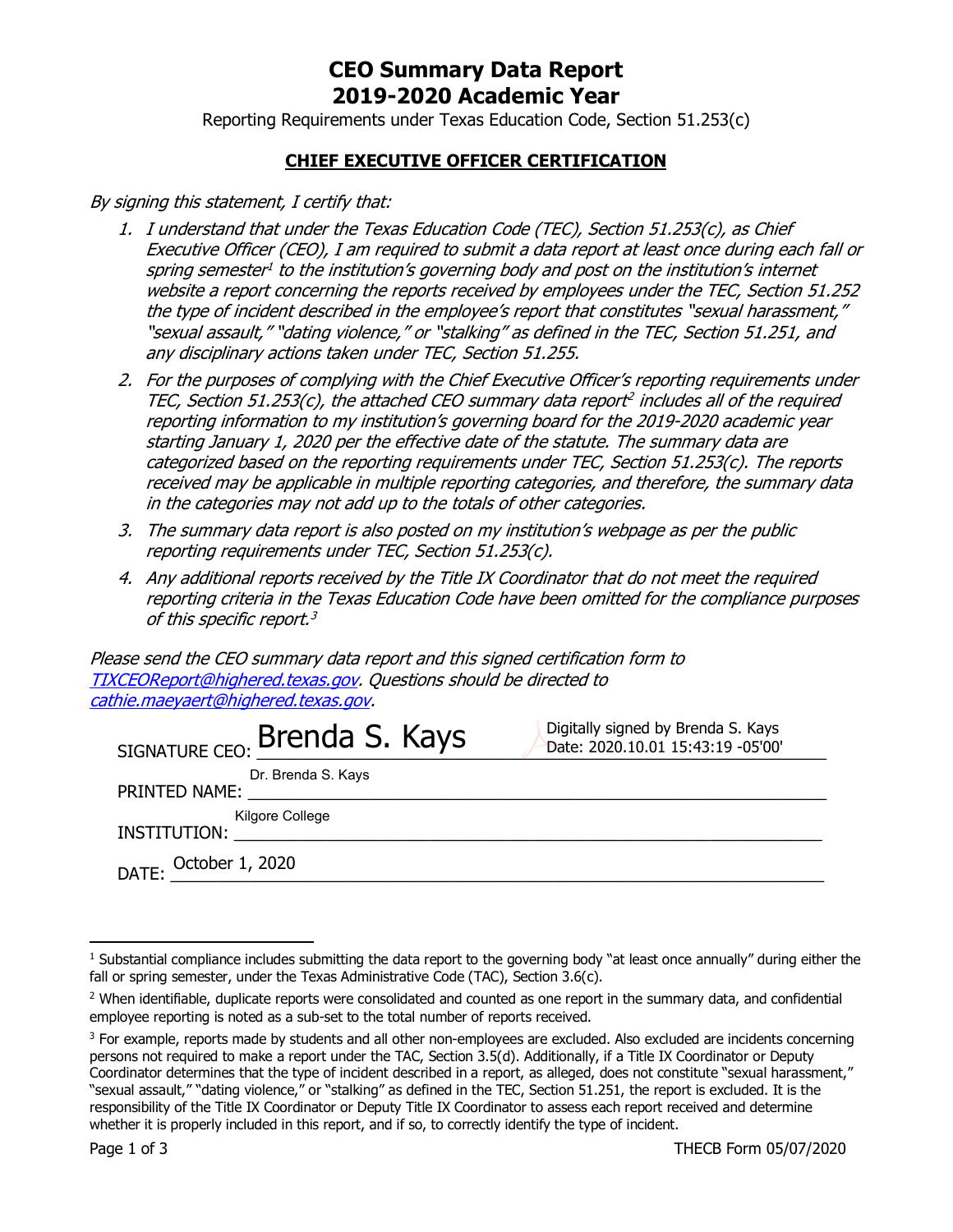# **Reports of Alleged Violations 2019-2020 Academic Year**

## **Table 1. Alleged Conduct Reported by Employees under TEC, Section 51.252**

| Report<br><b>Number</b> | <b>Date</b><br><b>Received</b> | <b>Alleged Conduct</b><br><b>Reported by Employees</b><br>Under § 51.252 | <b>Investigation Status</b> | <b>Disciplinary Status</b> |
|-------------------------|--------------------------------|--------------------------------------------------------------------------|-----------------------------|----------------------------|
| None                    |                                |                                                                          |                             |                            |
|                         |                                |                                                                          |                             |                            |
|                         |                                |                                                                          |                             |                            |
|                         |                                |                                                                          |                             |                            |
|                         |                                |                                                                          |                             |                            |
|                         |                                |                                                                          |                             |                            |
|                         |                                |                                                                          |                             |                            |
|                         |                                |                                                                          |                             |                            |
|                         |                                |                                                                          |                             |                            |
|                         |                                |                                                                          |                             |                            |
|                         |                                |                                                                          |                             |                            |

#### **Table 2. Alleged Conduct under TEC, Section 51.255(a)**

| Report<br><b>Number</b> | Date<br><b>Received</b> | <b>Alleged Conduct Under</b><br>§ 51.255(a) | <b>Investigation Status</b> | <b>Disciplinary Status</b> |
|-------------------------|-------------------------|---------------------------------------------|-----------------------------|----------------------------|
| None                    |                         |                                             |                             |                            |